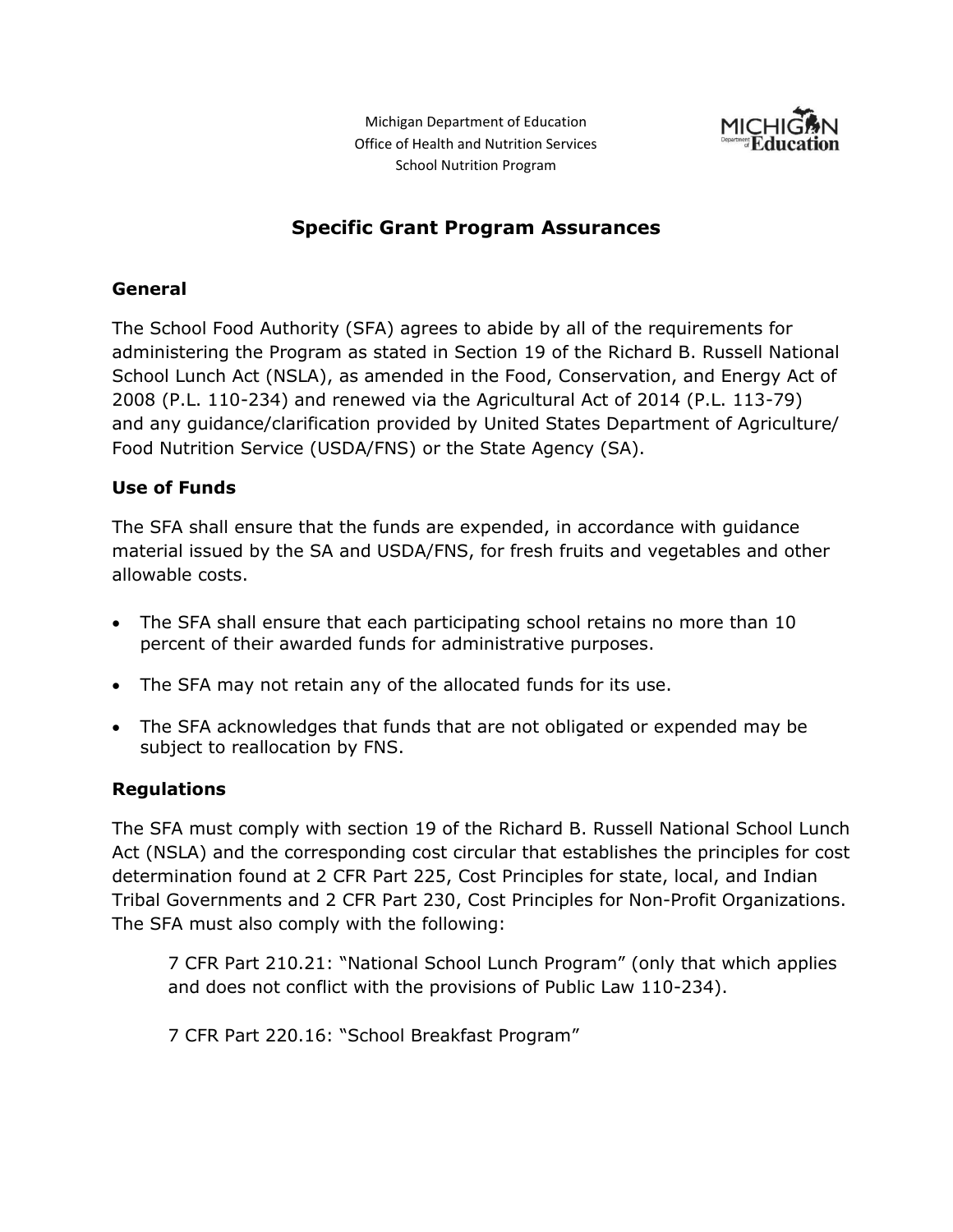7 CFR Part 3017: "Government-wide Debarment and Suspension (Non-Procurement)"

7 CFR Part 3018: "New Restrictions on Lobbying"

7 CFR Part 3019: "Uniform Administrative Requirements for Grants and Agreements with Institutions of Higher Education, Hospitals, and Other Non-Profit Organizations"

7 CFR Part 3021: "Government-wide Requirements for Drug-free Workplace (Financial Assistance)"

7 CFR Part 3052: "Audits of States, Local Governments, and Non-Profit Organizations"

### **Suspension and Debarment**

The SFA agrees to ensure that all vendors are neither excluded nor disqualified under the Suspension and Debarment rules found at 7 CFR Section 3017.300.

## **Nondiscrimination Statutes and Regulations**

The SFA will comply with the following nondiscrimination statutes and regulations, any other related regulations, and any USDA nondiscrimination directives:

Title VI of the Civil Rights Act of 1964 (42 U.S.C. 2000d et seq.), USDA regulations at 7 CFR Part 15, Nondiscrimination, and Department of Justice regulations at 28 CFR Part 42, Nondiscrimination; Equal Employment Opportunity; Policies And Procedures;

Title IX of the Education Amendments of 1972 (20 U.S.C. 1681 et seq.) and USDA regulations at 7 CFR Part 15a, Education Programs or Activities Receiving or Benefiting from Federal Financial Assistance;

Section 504 of the Rehabilitation Act of 1973 (29 U.S.C. 794), USDA regulations at 7 CFR Part 15b, Nondiscrimination on the Basis of Handicap in Programs and Activities Receiving Federal Financial Assistance, and Department of Justice regulations at 28 CFR Part 41, Implementation of Executive Order 12250, Nondiscrimination on The Basis of Handicap in Federally Assisted Programs; and Age Discrimination Act of 1975 (42 U.S.C. 6101 et seq.).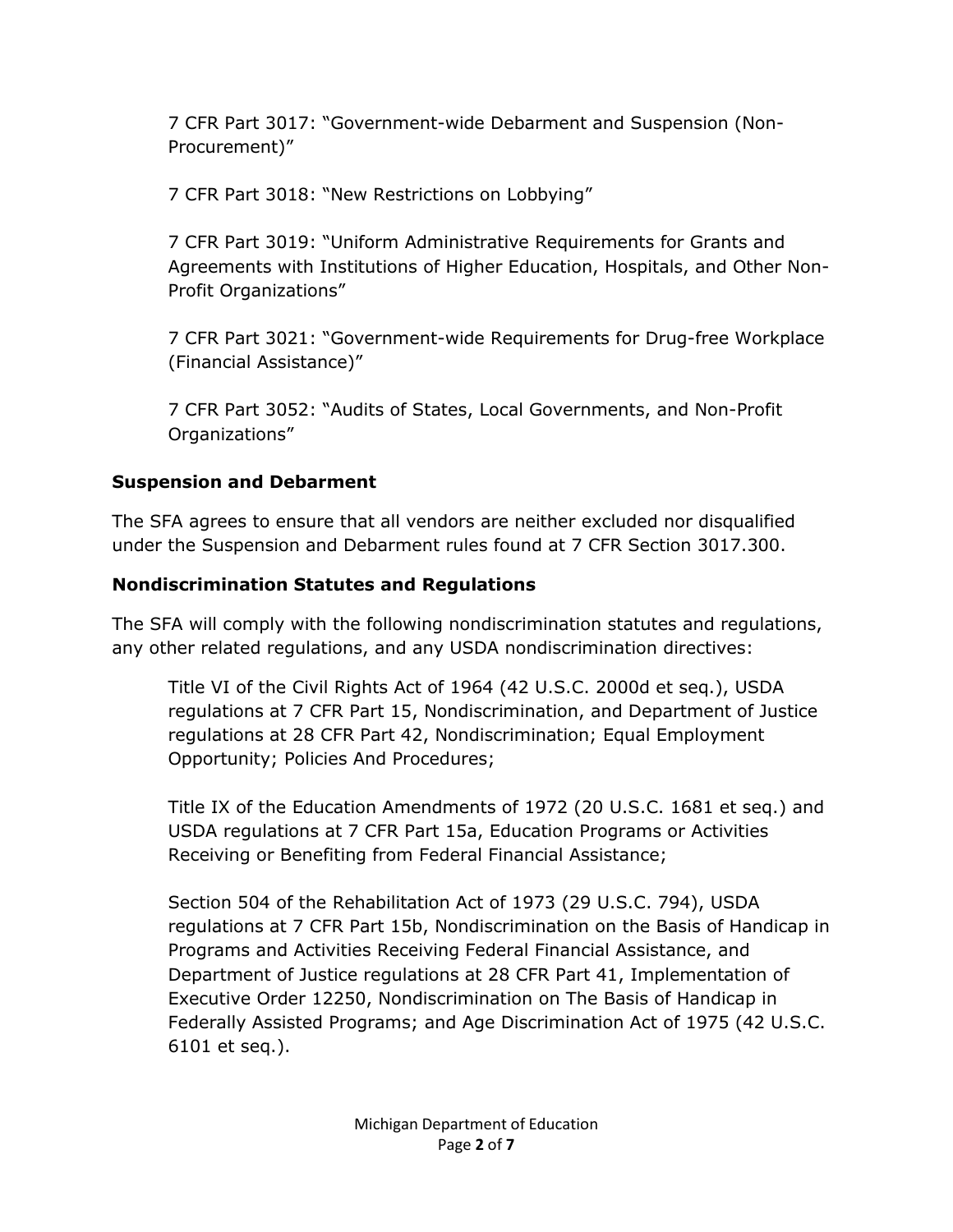The SFA assures that it will immediately take any measures necessary to effectuate the requirements in these laws, regulations, and directives. The SFA gives this assurance in consideration of and for the purpose of obtaining the funds provided under this agreement.

## **Evaluation**

The SFA will cooperate with any evaluation of the program by providing the SA or USDA/FNS requested data and access to records. The SFA will cooperate with any, as needed, on-site financial and/or technical reviews and audits at any time during the term of the agreement. In addition, the SFA shall make all records pertaining to activities under the grant available for audit purposes.

The SFA will require the school(s) to comply with the requirements of this agreement and ensure that the SA or USDA/FNS has access to any school for purposes of evaluating, monitoring, or reviewing their operations or records as they relate to this grant.

# **Copyrights**

USDA/FNS reserves a royalty-free, nonexclusive, and irrevocable license to reproduce, publish or otherwise use, and to authorize others to use, for Federal Government purposes, the following:

- a. The copyright of any work developed under a grant, sub-grant, or contract under a grant or sub-grant; and
- b. Any rights of copyright to which a grantee, sub-grantee, or a contractor purchases ownership with grant support.

### **USDA/FNS Acknowledgement**

Unless otherwise advised by USDA/FNS, the SFA will acknowledge the support of USDA/FNS whenever publicizing the work under this grant. To this end, the SFA must include in any publication resulting from work performed under this grant an acknowledgment in substantially the form set below:

"This project has been funded at least in part with Federal funds from the U.S. Department of Agriculture. The contents of this publication do not necessarily reflect the view or policies of the U.S. Department of Agriculture, nor does mention of trade names, commercial products, or organizations imply endorsement by the U.S. Government."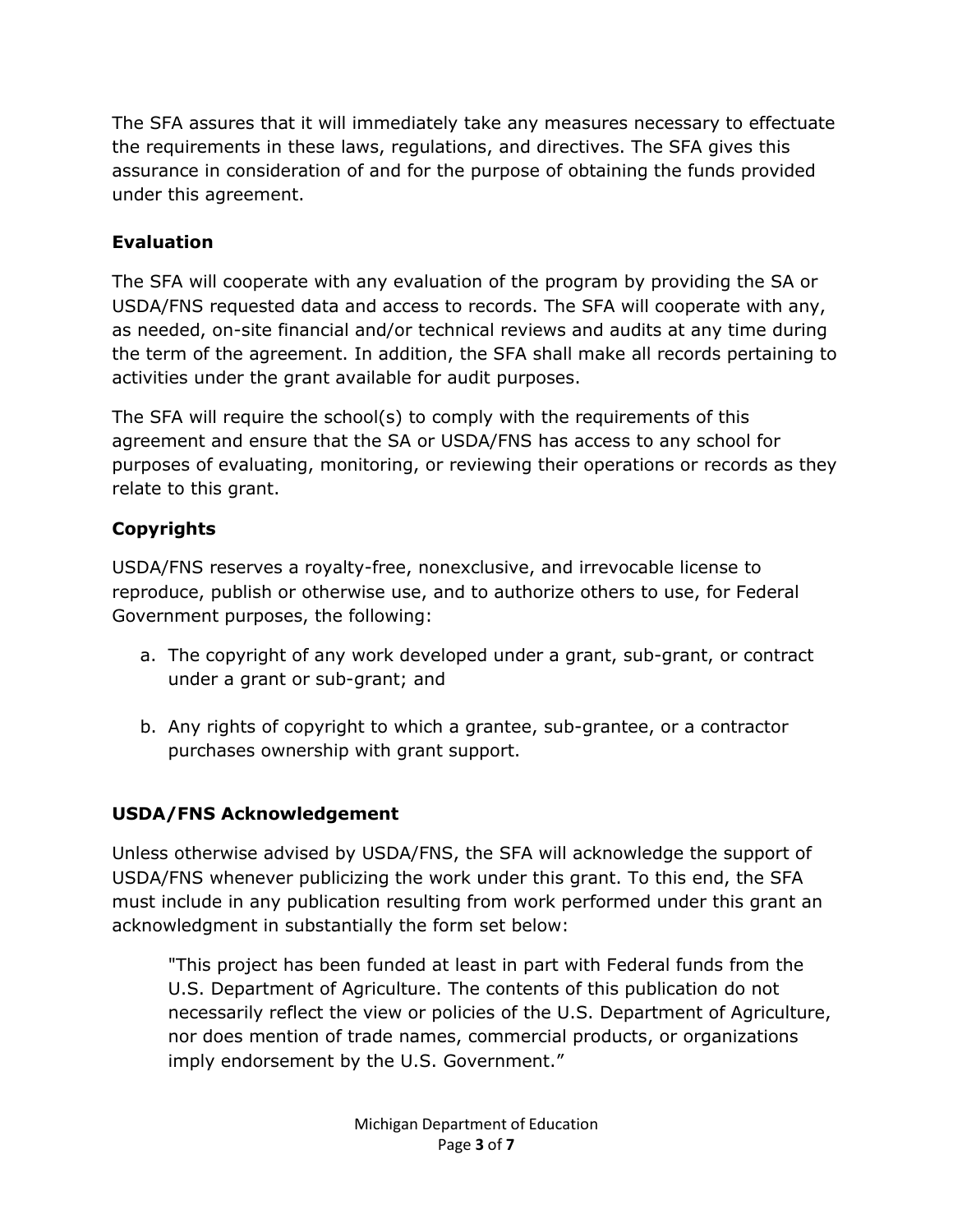#### **Liabilities**

The SFA may not seek any financial recourse from USDA/FNS or the SA as a result of any liabilities the SFA might incur for bodily injury or personal property damage resulting from negligent acts, errors, or omissions of the SA, their officers, agents or employees, or if applicable its sub-grantees or their officers, agents, or employees, in performing this agreement. Liabilities of the United States are governed by the Federal Tort Claims Act, 28 U.S.C. 2671 et seq.

### **Funding**

The SA will provide funds to the SFA in the amount specified in the grant award letter, for use in accordance with this agreement. Funds will be provided through the established claim process.

Fresh Fruit and Vegetable Program (FFVP) funds will be provided on a fiscal year basis through distribution on or around October 1.

### **Monthly Claims**

SFAs are encouraged to draw down funds monthly from the Cash Management System (CMS) after processing FFVP claims.

## **Grant Period**

This grant agreement is effective from October 1, 2021 through September 30, 2022. Funds not obligated by September 30, 2022, will be recovered and will NOT be available for the next school year.

The closeout of the October allocation must occur by November 30, 2022. All obligations incurred must be liquidated by November 30, 2022.

### **Noncompliance**

The SA may unilaterally terminate this grant agreement or recover, withhold, or cancel payment of up to 100 percent of the funds made available under the agreement if the SFA fails to comply with any term of the agreement. The SA will consider failure to comply with the reporting requirements of this grant agreement to be a material failure to comply with the agreement and a basis for termination. Grantee agrees to comply with all applicable requirements of all State statutes, Federal laws, executive orders, regulations, policies, and award conditions governing this program. Grantee understands and agrees that if it materially fails to comply with the terms and conditions of the grant award, the MDE may withhold funds otherwise due to the grantee from this grant program, any other federal grant programs or the State School Aid Act of 1979 as amended, until the grantee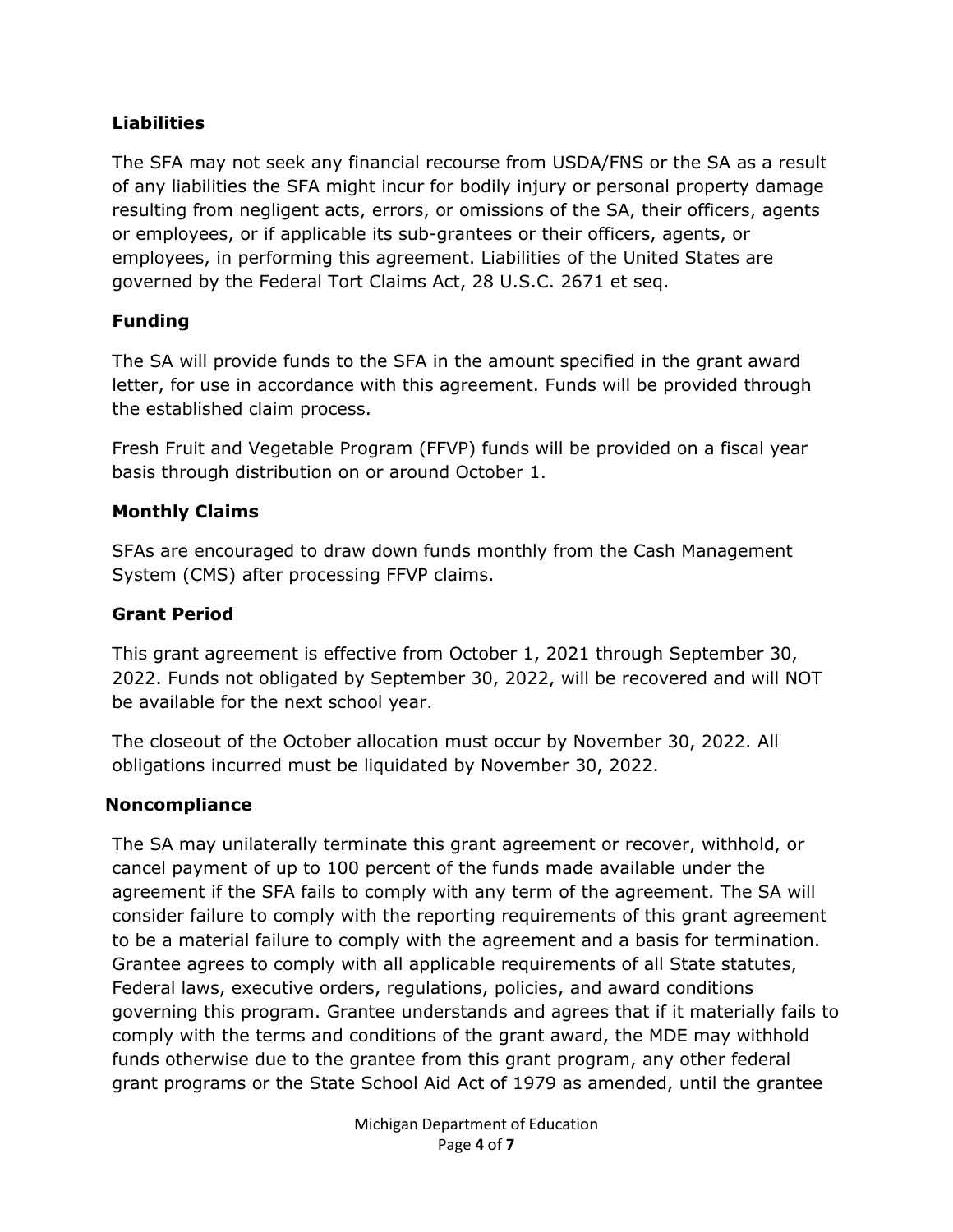comes into compliance or the matter has been adjudicated and the amount disallowed has been recaptured (forfeited). The MDE may withhold up to 100 percent of any payment based on a monitoring finding, audit finding or pending final report. If the SA decides to take action against the SFA for noncompliance under the grant agreement, the SA will provide the SFA written notice of the basis for its determination.

#### **Assurances and Certifications Federal Programs**

### **Certification Regarding Lobbying for Grants and Cooperative Agreements.**

No federal, appropriated funds have been paid or will be paid, by or on behalf of the undersigned, to any person for influencing or attempting to influence an officer or employee of a federal agency, a Member of Congress, an officer or employee of Congress, or an employee of a Member of Congress in connection with the making of any federal grant, the entering into of any cooperative agreement, and the extension, continuation, renewal, amendment, or modification of any federal grant or cooperative agreement. If any funds other than federal appropriated funds have been paid or will be paid to any person for influencing or attempting to influence an officer or employee of any agency, a Member of Congress, an officer or employee of Congress, or an employee of a Member of Congress in connection with this federal grant or cooperative agreement, the undersigned shall complete and submit Standard Form – LL\*Disclosure Form to Report Lobbying\*, in accordance with its instructions. The undersigned shall require that the language of this certification be included in the awards documents for all subawards at all tiers (including subgrants, contracts under grants and cooperative agreements, and subcontracts) and that all subrecipients shall certify and disclose accordingly.

#### **Certification Regarding Debarment, Suspension, Ineligibility, and Voluntary Exclusion – Lower Tier Covered Transactions.**

The prospective lower tier participant certifies, by submission of this proposal, that neither it nor its principals are presently debarred, suspended, proposed for debarment, declared ineligible, or voluntarily excluded from participating in this transaction by any Federal department or agency. Where the prospective lower tier participant is unable to certify to any of the statements in this certification, such prospective participant shall attach an explanation to this proposal.

#### **Assurance with Section 511 of the U.S. Department of Education Appropriations Act of 1990.**

When issuing statements, press releases, requests for proposals, solicitations, and other documents describing this project, the recipient shall state clearly:

> Michigan Department of Education Page **5** of **7**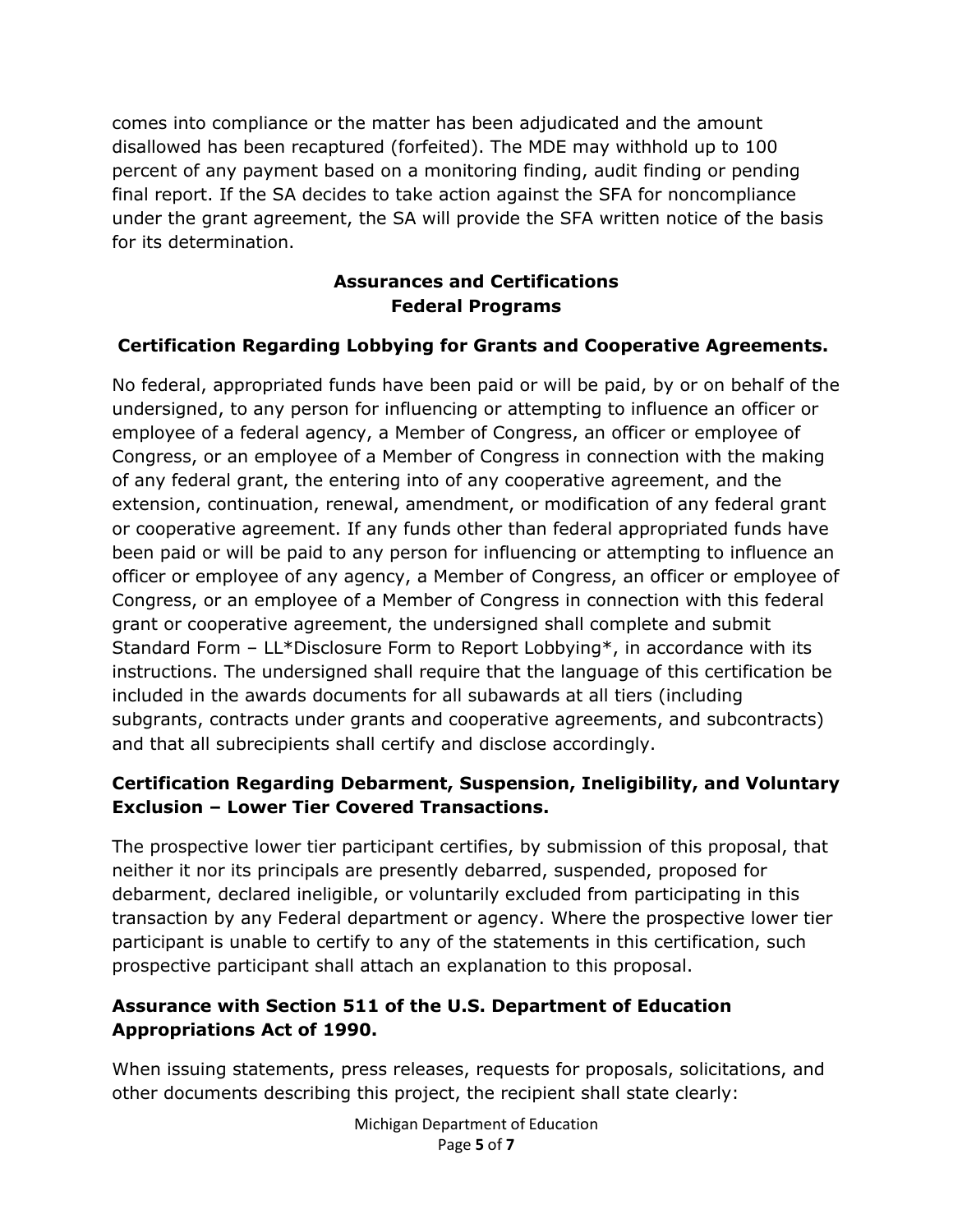1) the dollar amount of federal funds for the project, 2) the percentage of the total cost of the project that will be financed with federal funds, and 3) the percentage and dollar amount of the total cost of the project that will be financed by nongovernmental sources.

## **Assurance Concerning Materials Developed with Funds Awarded Under This Grant**

The grantee assures that the following statement will be included on any publication or project materials developed with funds awarded under this program, including reports, films, brochures, and flyers: "These materials were developed under a grant awarded by the Michigan Department of Education."

## **Certification Regarding Nondiscrimination Under Federally and State Assisted Programs**

The applicant hereby agrees that it will comply with all federal and Michigan laws and regulations prohibiting discrimination and, in accordance therewith, no person, on the basis of race, color, religion, national origin or ancestry, age, sex, marital status or handicap, shall be discriminated against, excluded from participation in, denied the benefits of, or otherwise be subjected to discrimination in any program or activity for which it is responsible or for which it receives financial assistance from the U.S. Department of Education or the Michigan Department of Education.

# **Participation of Nonpublic Schools**

The applicant assures that private nonprofit schools have been invited to participate in planning and implementing the activities of this application.

# **Audit Requirements**

All grant recipients who spend \$750,000 or more in federal funds from one or more sources are required to have an audit performed in compliance with the Single Audit Act and 2 CFR Chapter I, Chapter II, Part 200.425*.*

# **Assurance Regarding Access to Records and Financial Statements**

The applicant hereby assures that it will provide the pass-through entity, i.e., the Michigan Department of Education, and auditors with access to the records and financial statements as necessary for the pass-through entity to comply with Section 400 (d) (4) of the U.S. Department of Education Compliance Supplement for A-133.